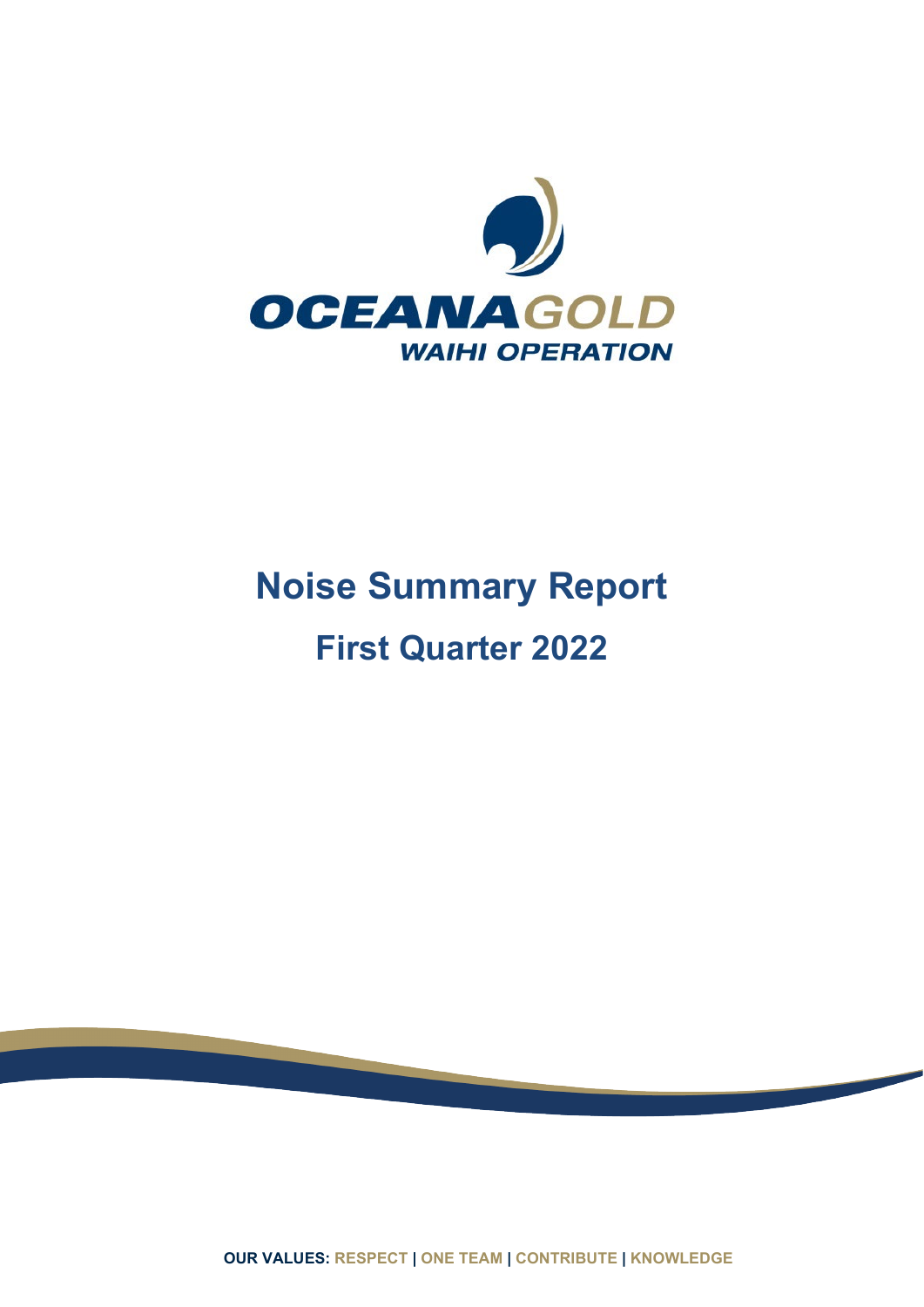

# **Contents**

| $\mathbf 1$      |      |        |  |  |  |
|------------------|------|--------|--|--|--|
| 2.               |      |        |  |  |  |
| 3.               |      |        |  |  |  |
| $\overline{4}$ . |      |        |  |  |  |
|                  | 41   |        |  |  |  |
|                  | 42   |        |  |  |  |
|                  | 4.3. |        |  |  |  |
|                  | 4.4  |        |  |  |  |
|                  | 4.5. |        |  |  |  |
|                  |      | 451    |  |  |  |
|                  |      | 452    |  |  |  |
|                  |      | 4.5.3. |  |  |  |
|                  |      | 4.5.4  |  |  |  |
| 5                |      |        |  |  |  |
|                  | 5.1  |        |  |  |  |
|                  |      |        |  |  |  |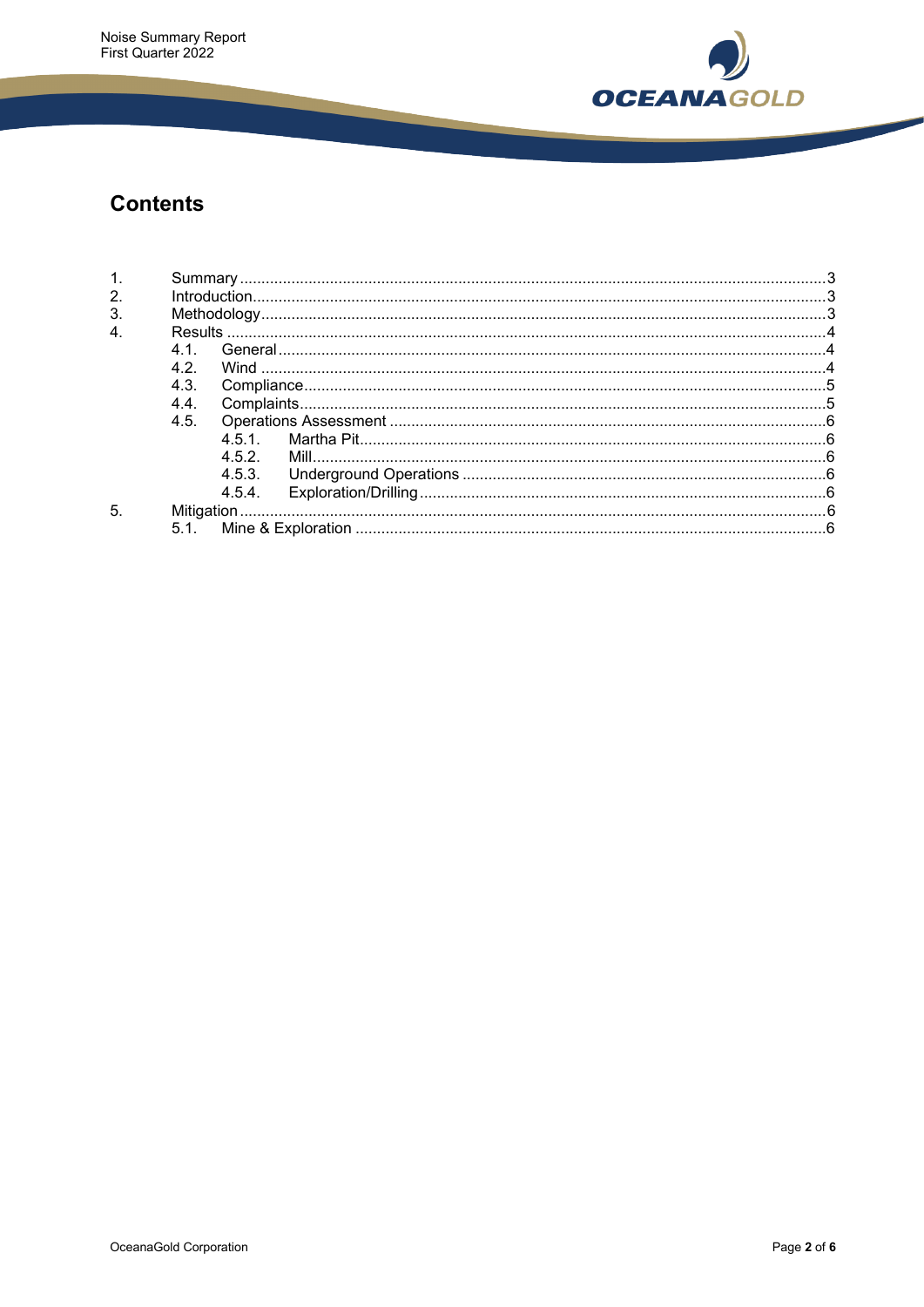

#### **1. Summary**

Compliance against the consented noise limit(s) and New Zealand Standards was achieved during the first quarter of 2022. Two mean corrected noise level (MCNL) assessments were made during the period; both assessments had all three readings taken in suitable meteorological conditions.

Eight single compliance readings were made during the quarter. Seven single corrected measurement levels (SCML) were taken in suitable met conditions and were compliant.

No adverse wind conditions (>3 m/s), as recorded at the Kenny St meteorological station, occurred on the monitoring occasions.

Seven measurements were made of surface-related activities (e.g. stockpiling and ventilation) supporting underground operations, and all were compliant with noise restrictions. Day-time measurements returned levels ranging from 37 to 44 dB; the dominating noises were cicadas and birds. Together, these readings returned a MCNL of 40.7 dB. Night-time measurements of stockpiling and processing operations recorded levels between 32 and 34 dB; the dominating noises were generally cicadas and crickets. Together, these readings returned a MCNL of 33.4 dB.

#### **2. Introduction**

This report provides a summary of noise measurements and assessments undertaken by OceanaGold (NZ) Ltd Waihi Operations (OceanaGold) for the first quarter of 2022. The report is prepared to comply with the requirements of five consents:

- − Hauraki District Council (HDC) Land Use Consent (LUC) for Project Martha (LUC 202.2018.857.1, condition 26A). OceanaGold is required to submit quarterly summary reports to Council on representative noise levels.
- − Under the Noise Conditions of the LUC for the Favona Underground Mine (No. 85.050.326.E, condition 9) a summary report is required at the end of each 3-month period from commencement to completion of work.
- − Under the Noise Conditions of the LUC for the Trio Underground Mine (RC-15774, condition 6d) a summary report is required at the end of each 3-month period from commencement to completion of work.
- Under the Noise Conditions of the LUC for the Correnso Underground Mine (RC-202.2012, condition 11d) a summary report is required at the end of each 3-month period from commencement to completion of work.

For exploration drilling operations, the conditions set out in section 8.3.1 of the Hauraki District Plan apply. Any monitoring of these activities is also included in this report.

#### **3. Methodology**

Sound measurements and assessments by OceanaGold comply with the consent conditions and the New Zealand Standards *NZS 6801:2008 Acoustics - Measurement of Environmental Sound and 6802:2008 Acoustics - Environmental Noise.*

Compliance noise is measured for a minimum of 15 minutes as required under the consent conditions. Compliance readings cannot always be made on every site visit or check due to excessive wind conditions (i.e. greater than 5 m/s).

Monitoring checks are made in response to complaints whenever necessary; initially to verify the noise level and subsequently (if necessary) to determine the effectiveness of any mitigating actions and/or the effect of changing wind conditions (changing wind strength or direction influences noise transmission between the mine and the receiver).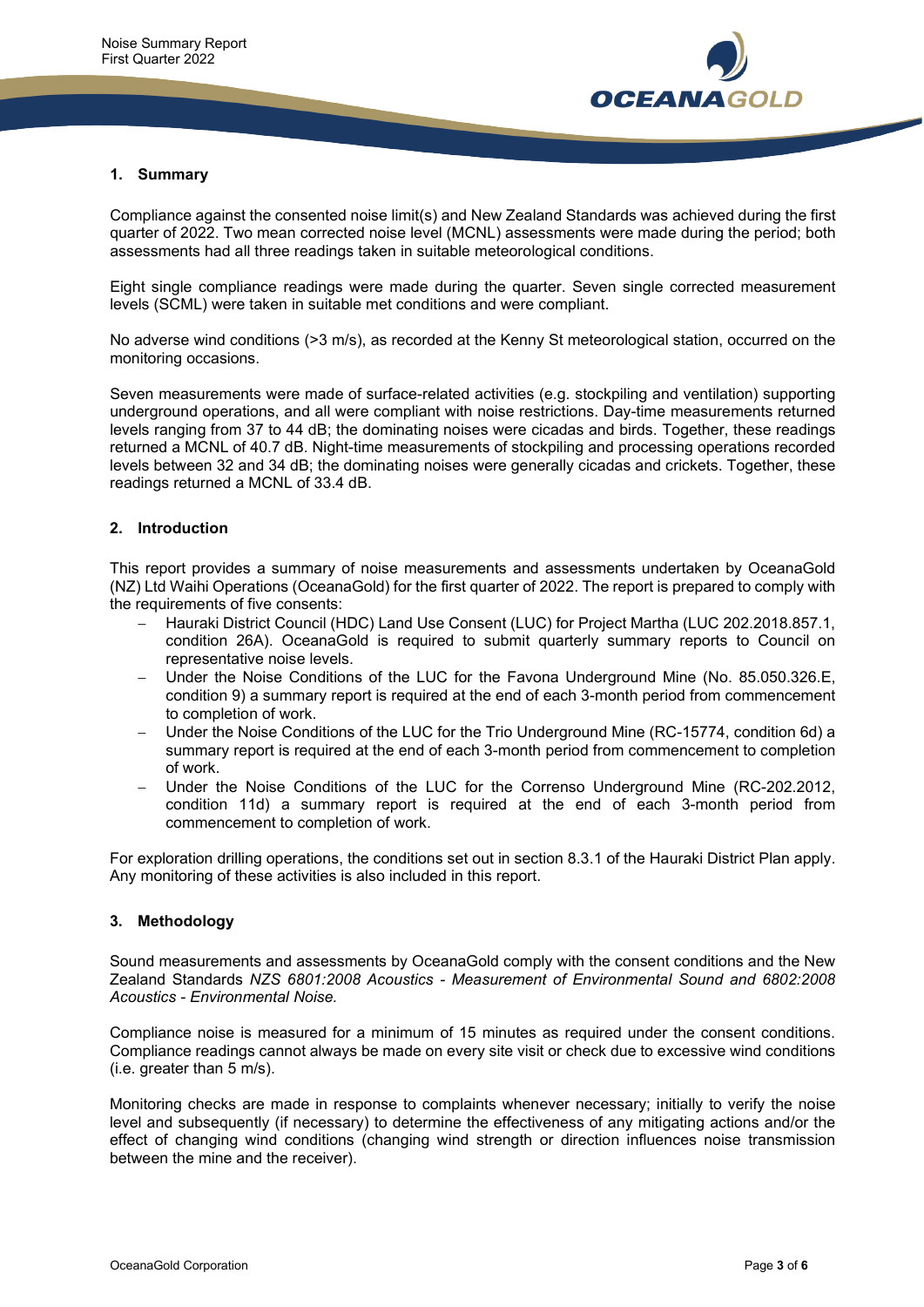

OceanaGold uses noise monitoring procedures to ensure conformance to the above standards and consent conditions, and to support noise mitigation protocols documented in the site Noise Management Plan. The noise mitigation protocols require review of wind conditions that could potentially result in noise levels generating complaints. Monitoring has shown that wind speeds over 3 m/s (as measured at the OceanaGold meteorological station at Kenny St) are likely to increase mine noise downwind of an activity to levels that generate complaints. When such wind conditions occur, OceanaGold implements mitigating actions to reduce noise levels where practicable. During periods when high frequency sounds such as birds, cicadas and crickets become the controlling noise, a filter can be applied to noise measurements to exclude four and eight kHz (kilo-hertz) and enable analysis of the lower frequency noise levels (i.e. those usually associated with mine operations).

Wind has a significant influence on sound propagation. Sound measurement and assessment must take the effect of wind into account. Sound measurements are taken in conditions ranging from nil wind up to 5 m/s at the receiver (*NZS 6801:2008 Acoustics - Measurement of Environmental Sound*). Wind greater than 5 m/s is generally unacceptable for monitoring due to wind noise effects in the nearby environment (e.g. trees) and on the microphone.

Downwind, wind speeds of 3 - 5 m/s are considered marginal due to propagation of sound by wind from source to receiver. Conditions like those for which the compliance limits are set generally occur when wind speeds are less than 3 m/s *(Hegley, 2003: Evidence of Nevil Hegley – Favona Underground Project 2003 Final – 11/11/03*).

Wind speeds are recorded at the OceanaGold met station. These wind readings are assumed to represent the general wind conditions across Waihi and at the noise source (e.g. the mine).

Other meteorological factors influencing the overall sound environment include solar radiation, cloud cover, sunrise and sunset times, wind direction and the direction from source to receiver. These factors were also measured to derive a meteorological stability rating at the time of monitoring. Meteorological stability categories of 4 (neutral) or 5 (slightly positive) are considered suitable meteorological influences on sound propagation and are used to determine noise compliance (*NZS 6801:2008 Acoustics - Measurement of Environmental Sound* (HDC LUC 97/98-105, Condition 3.8 (e))).

# **4. Results**

#### **4.1. General**

Monitoring activity for the period is shown in Table 1.

|                 | Number of<br>days<br>checked | Number of<br>days<br>measured | Number of checks<br>(compliance &<br>other) | Number of<br>complaint<br>days | Number of<br>complaint<br>checks |
|-----------------|------------------------------|-------------------------------|---------------------------------------------|--------------------------------|----------------------------------|
| January         |                              |                               |                                             |                                |                                  |
| <b>February</b> |                              |                               |                                             |                                |                                  |
| March           |                              |                               |                                             |                                |                                  |
| <b>QR Total</b> |                              |                               |                                             |                                |                                  |

# **Table 1.** Noise monitoring activity

#### **4.2. Wind**

Adverse wind conditions did not occur at the met station (0/7) during the monitoring occasions (see Table 2). While it is the general prevailing wind condition as measured at the met station that primarily affects noise propagation, measurements may be made under adverse conditions if the wind at the receiver or at street level is generally more favourable for monitoring. Even then, representative noise measurements of mining activities are not always possible due to wind noise. Periods of high wind strengths were not experienced during monitoring this period.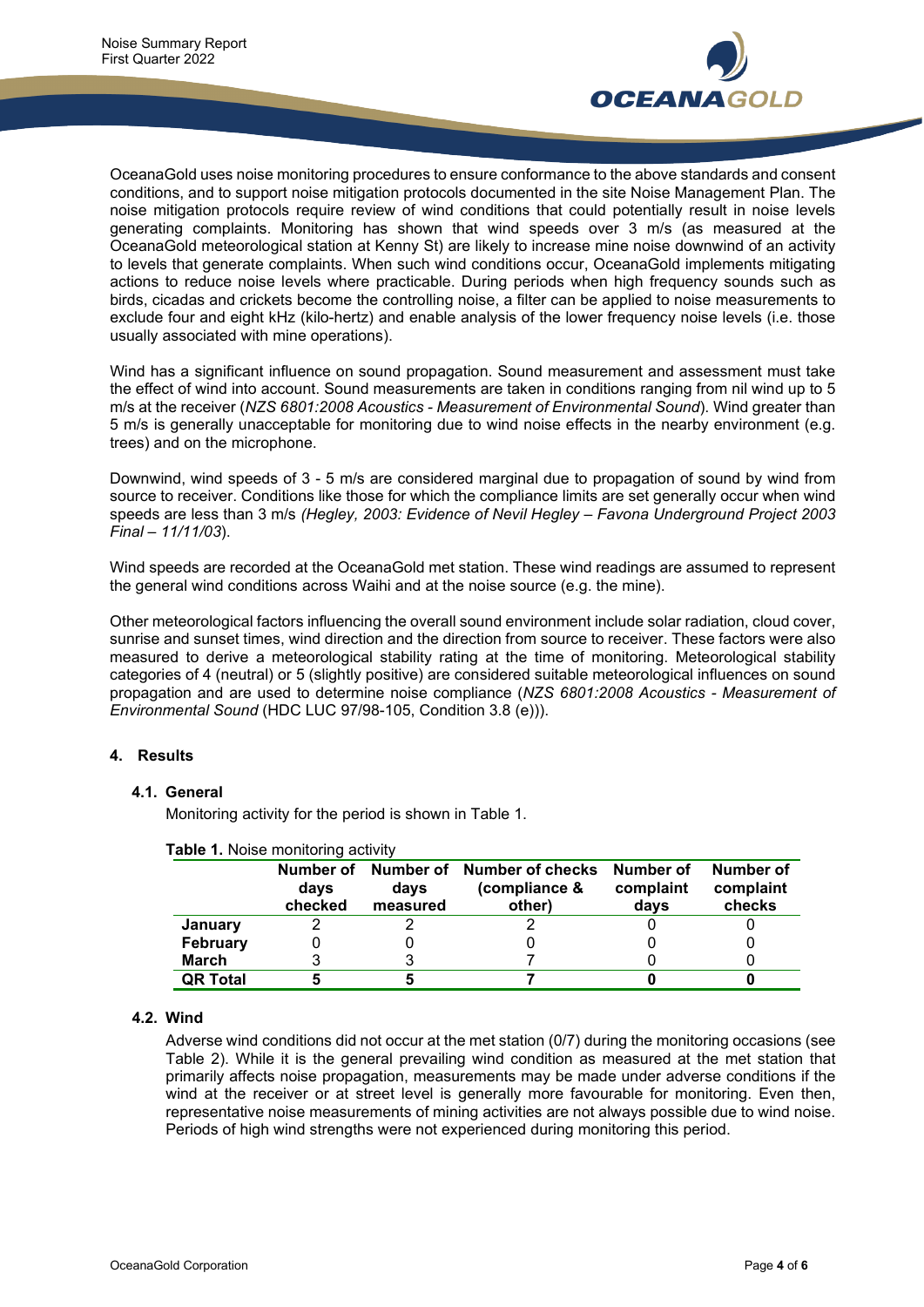

**Table 2.** Percentage of monitoring time average wind speeds greater or equal to 3 m/s

|                 | <b>Receiver</b> | <b>Met Station</b> |
|-----------------|-----------------|--------------------|
| January         | 0%              | 0%                 |
| February        | $0\%$           | $0\%$              |
| <b>March</b>    | 0%              | $0\%$              |
| <b>QR Total</b> | $0\%$           | 0%                 |

100% (7/7) of the compliance measurements made in the reporting period were in suitable met conditions (as measured at the met station). While there were no adverse wind conditions, other conditions (wind direction, solar radiation, and cloud cover) also influence suitable met assessments. Monitoring in suitable met conditions occurred on more occasions during this reporting period compared to the last (2) due to lower wind speeds during this reporting period.

#### **4.3. Compliance**

No mine dominated SCML exceeded compliance levels in suitable met conditions during the reporting period (see Table 3).

#### **Table 3.** Summary of Single Corrected Measured Levels (SCML)

|                 | <b>Total SCML</b><br>readings | Mine-dominated<br><b>SCML over</b><br>$(limit + 5 dB)$ | <b>SCML</b> in<br>suitable met | Mine-dominated<br><b>SCML over in</b><br>suitable met |
|-----------------|-------------------------------|--------------------------------------------------------|--------------------------------|-------------------------------------------------------|
| January         |                               |                                                        |                                |                                                       |
| <b>February</b> |                               |                                                        |                                |                                                       |
| <b>March</b>    |                               |                                                        |                                |                                                       |
| <b>QR Total</b> |                               |                                                        |                                |                                                       |

Two MCNL assessments were made during the quarter. Both assessments had all contributing measurements in suitable met conditions (see Table 4), and both were well within the MCNL limit.

|                 | <b>Total MCNL Marginal</b><br>calculations | <b>MCNL</b> | <b>MCNL 5 dB</b><br>over limit | <b>MCNL</b> in | <b>MCNL over limit</b><br>suitable met in suitable met |
|-----------------|--------------------------------------------|-------------|--------------------------------|----------------|--------------------------------------------------------|
| January         |                                            |             |                                |                |                                                        |
| <b>February</b> |                                            |             |                                |                |                                                        |
| March           |                                            |             |                                |                |                                                        |
| <b>QR Total</b> |                                            |             |                                |                |                                                        |

#### **4.4. Complaints**

There were no complaints in relation to mining-related noise (Figure 1) during the reporting period (note: blast related issues are documented in the quarterly vibration report).